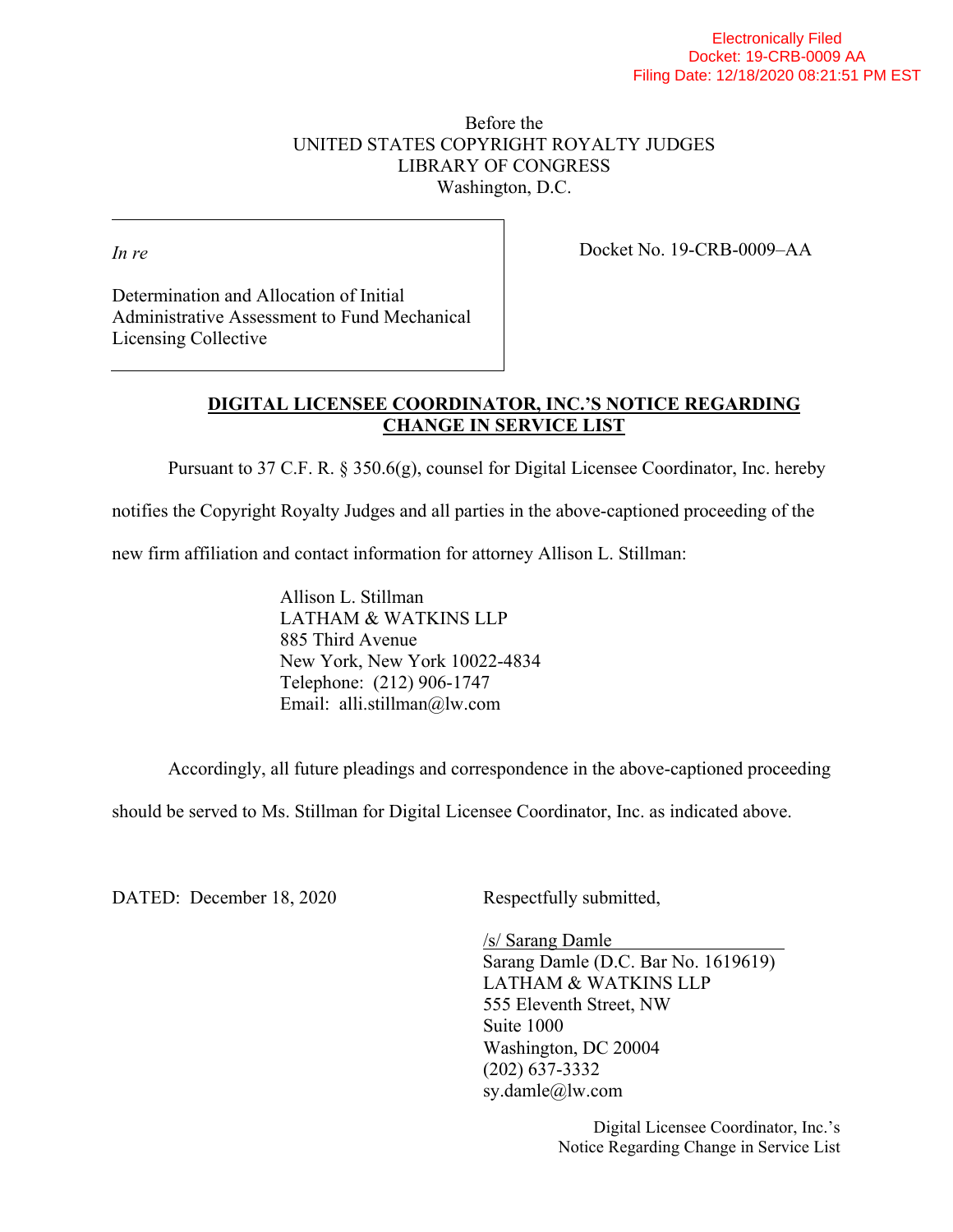Allison L. Stillman (N.Y. Bar No. 4451381) LATHAM & WATKINS LLP 885 Third Avenue New York, New York 10022-4834 (212) 906-1747 alli.stillman@lw.com

*Counsel for Digital Licensee Coordinator, Inc.*